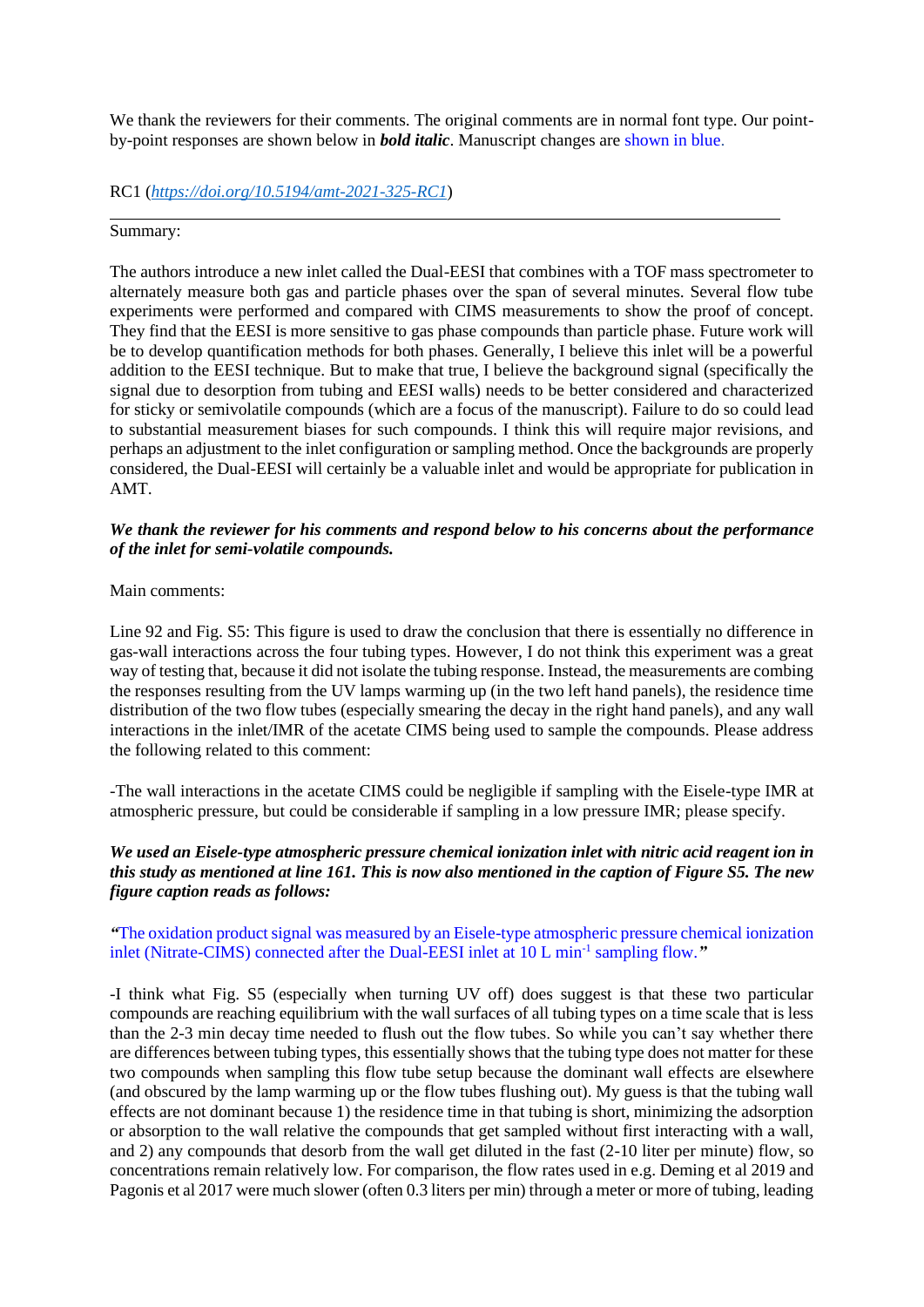to much larger wall effects. I suggest you discuss these details in your manuscript in the paragraph at line 92, otherwise please explain if you have a different interpretation. Also, Palm et al. 2019 (https://doi.org/10.5194/amt-12-5829-2019) is another resource that may be helpful for thinking about tubing/inlet wall effects along with the Deming, Pagonis, and Liu papers.

*We agree with the reviewer's assessments and interpretations. We used high flows, similar to CIMS, to minimize the residence time in the inlet and thus the adsorption of compounds onto the inlet walls. We moved the part of Figure S5 discussion in experimental section 2.1 to the result section 3.2. The revised text reads as follows:*

### *In Section 2.1, line 89-97:*

*"*We tested four different tubing materials—conductive perfluoroalkoxy alkane (PFA), conductive polytetrafluoroethylene (PTFE), stainless steel 306 and coated stainless steel 306—to determine desorption responses of semi-volatile compounds (SVOCs) in the Dual-EESI inlet as shown in Figure S5. Unless specified otherwise, stainless steel 306 tubing coated with functionalized hydrogenated amorphous silicon (SilcoNert 2000, Silcotek GmbH, Germany) was chosen for its rigidness, which allows for stable particle transmission and a lower adsorption rate in comparison to uncoated stainless steel 306 (Pagonis et al., 2017). A pressure sensor is added upstream of the electrospray region because pressure fluctuations > 5 mbar destabilize the electrospray (ES) signal. For high sampling flow applications ( $> 5$  L min<sup>-1</sup>,  $\phi = 40$  mm,  $L = 0.5$  m), it is recommended to use multiple particle filters in parallel to minimize flow impedance (i.e. pressure drop) as characterized in Figure S6. In this study, a single HEPA filter was used and the excess sampling flow rate was maintained at 5 L min<sup>-1</sup> unless specified.*"*

# *In Section 3.2, line 219-230:*

*"*Gas-wall interactions are especially important for semi-volatile and intermediate volatility organic compounds (Pagonis et al., 2017; Deming et al., 2019; Liu et al., 2019). We tested four different tubing materials—conductive perfluoroalkoxy alkane (PFA), conductive polytetrafluoroethylene (PTFE), stainless steel 306 and coated stainless steel 306 for desorption responses semi-volatile compounds in the Dual-EESI inlet. Compounds were generated from the OH oxidation of 1,2,4-trimethylbenzene at 30 % RH and 20 ˚C. The oxidation product signals were measured by an Eisele-type atmospheric pressure chemical ionization inlet (Nitrate-CIMS) connected after the Dual-EESI inlet at 10 L min-1 sampling flow. Figure S5 shows that, under our sampling configurations, semi-volatile vapors  $(C_9H_{12}O_4$ -<sup>5</sup>) quickly equilibrates regardless of the tubing materials. This is most likely because the wall losses are dominated by the presence of other surfaces. The rapid equilibration times of ~3 minutes are likely due to the high flow used which ensures a combination of shorter residence time and higher dilution compared to previous studies (Pagonis et al., 2017; Deming et al., 2019; Liu et al., 2019), where gaswall interactions were more severe and dependent on wall material. A similar behavior is observed for semi-volatile oxidation products of  $\alpha$ -pinene + ozone (C<sub>10</sub>H<sub>16</sub>O<sub>3</sub> and C<sub>10</sub>H<sub>16</sub>O<sub>5</sub>, Figure 4), measured by the Dual-EESI at 5 L min-1 sampling flow.*"*

-Lastly, this analysis applies only to the two compounds shown in Fig. S5. It's not clear whether those compounds are particularly 'sticky' or not. Could there be 'stickier' compounds that would interact more with the walls, and then show important differences as a function of tubing type? I'm not asking for a full analysis across a range of  $C^*$  values, but perhaps you could just state what the estimated  $C^*$  values are for the two compounds you show? That could help put your measurements in context with the broader measurements in the Pagonis, Deming, Liu, Palm papers.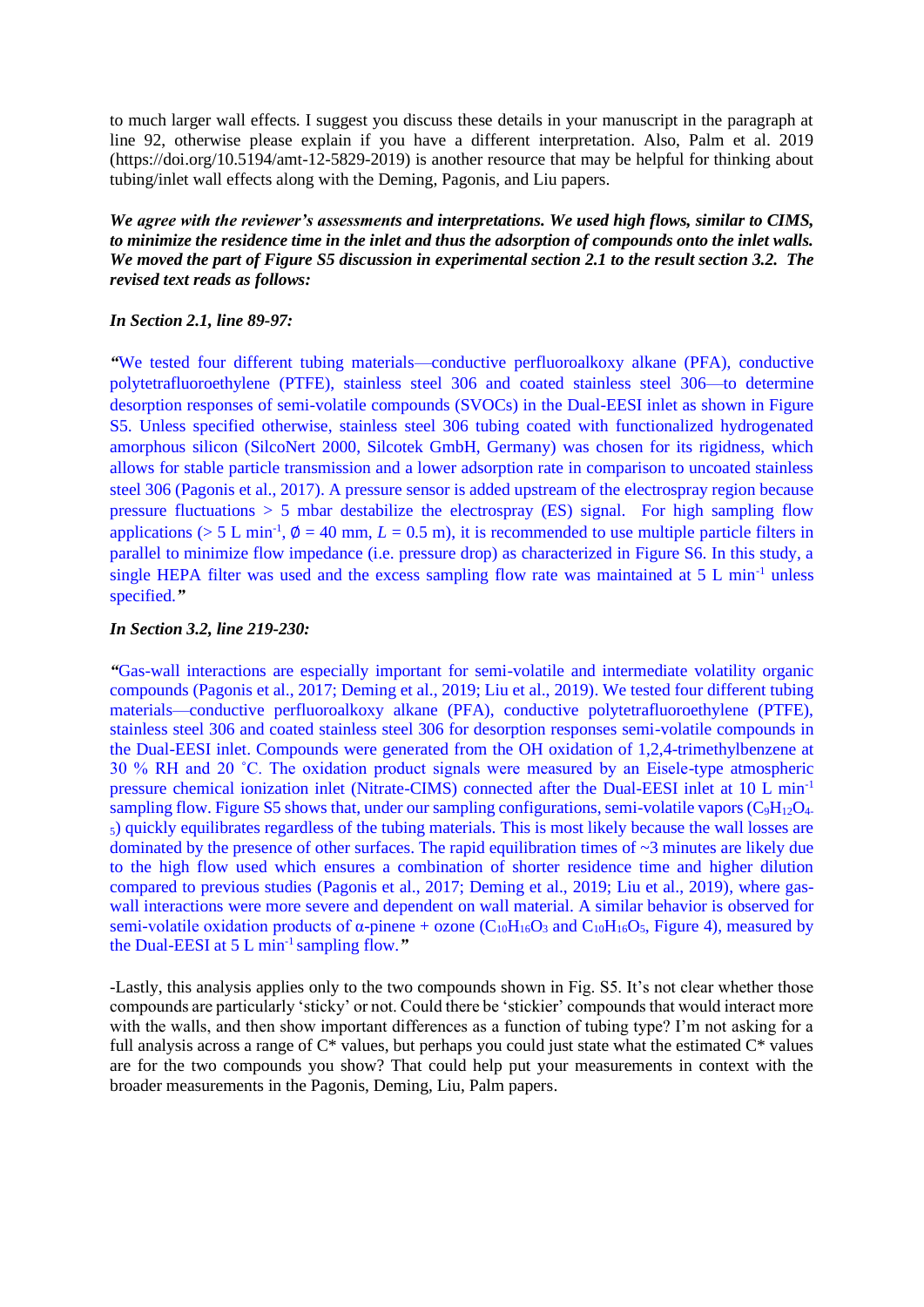*We focused on semivolatiles measurement here because compounds that are stickier than C9H12O4-5 might exist mostly in particle phase, leaving the gas-phase concentration below detection limit under the current experimental conditions. As requested, we added the estimated log(c\*) values for these two compounds in the caption of Figure S5 as*  ${}^{4}$ *log(* $c^*$ *) = 0.06 and -1.97*  $\mu$ *g m<sup>-3</sup>, respectively, calculated* from molecular formula according to (Donahue et al, 2011)*".*

#### *We also noted in the main text result section 3.2 at line 229-230:*

# **"A similar behavior is observed for semi-volatile oxidation products of α-pinene + ozone (** $C_{10}H_{16}O_3$  **and** C10H16O5, Figure 4), measured by the Dual-EESI at 5 L min-1 sampling flow.*"*

Line 186: There are a few issues with this discussion of the camphor background percentage here. First, the 1.2-1.5% camphor signal measured at the end of the combined FP-PP-FP cycle is not the appropriate gas phase background to subtract from the amount of camphor sampled at the end of each TP mode. Again, I will suggest that you consider the framework presented in Palm et al. 2019 (https://doi.org/10.5194/amt-12-5829-2019). The total signal at the end of TP is the sum of the signal from compounds that are sampled directly without wall interaction plus the amount of background signal from compounds that had interacted with a surface (which depends on how much and how long a compound was sampled) and then desorbed to be sampled. That background signal is dynamic and depends on the sampling history. A more appropriate gas phase background to subtract would be that measured immediately after switching from TP to FP (after the residence time of the tubing has cleared). The concentration measured at that time will be a close approximation of the amount of background signal generated at the end of TP. For camphor in Fig. 2, it looks like the background signal could be  $\sim$ 10% or more of the total signal. For stickier compounds, this value could be even higher, for example it looks like ~30% of the signal for C9H12O8 in Fig. S18. By waiting to the end of the FP-PP-FP cycle, the background signal decays due to desorption from tubing and EESI wall surfaces while sampling clean (scrubbed) air, and is no longer relevant to the end of the prior TP. However, even the background measured shortly after switching from TP to FP is not completely accurate, because you are simultaneously changing the sources of background by switching the tubing the air is sampled through. During TP, the background can come from both the blue tubing and the EESI inner surfaces (including tubing between the blue tubing and the EESI). But when sampling FP, you cut out the background coming from the blue tubing and only sample that from the EESI (assuming the background from the walls downstream of the carbon denuder is negligible). Now, if the background coming from the blue tubing is negligible compared to the background coming from inside the EESI, then this doesn't matter and your background measurements will be close enough. But if the blue tubing is a substantial source of signal, this could be a major problem for sampling some sticky or semivolatile gases through this inlet. This could be tested by sampling a sticky compound and then injecting clean air for several seconds either upstream or downstream of the blue tubing to see if there is a difference (which would be due to background signal in the blue tubing). To summarize this lengthy comment, please carefully consider (and be explicit about) your background determination and subtraction methods, determine if the current inlet configuration and sampling method is sufficient, and make adjustments if necessary to reduce/remove these biases.

*We agree that measurement of the background is non-trivial. The two main considerations are the differences between sampling pathways when switching from TP to FP and desorption kinetics. Regarding the first issue, our analysis of the tubing material effect above suggests that the sampling tube-vapor interaction is likely minor, and that the background is dominated by surface-vapor interactions at the mass spectrometer inlet. The use of charcoal denuder in the green channel in Figure 1 (PP and FP) should not affect particle-related backgrounds, and also eliminates the effects of upstream sampling differences between pathways (e.g., desorption from HEPA filter). Therefore, the FP and PP channels should be applicable for TP background measurements. The appropriate background-correction strategy is an area of active debate in the literature, with studies such as Palm et al. (2019) preferring a fast zero-method (i.e. FP1). We note that Palm et al., (2019) used an improved, coaxial ion-molecule reaction ionization region, which reduced vapor-wall interactions and shortened the signal rise time compared to more conventional IMR designs. In the present system, our sampling scheme follows FP0-TP-FP1-PP-FP2, where FP<sup>0</sup> is the FP<sup>2</sup> from the previous sample*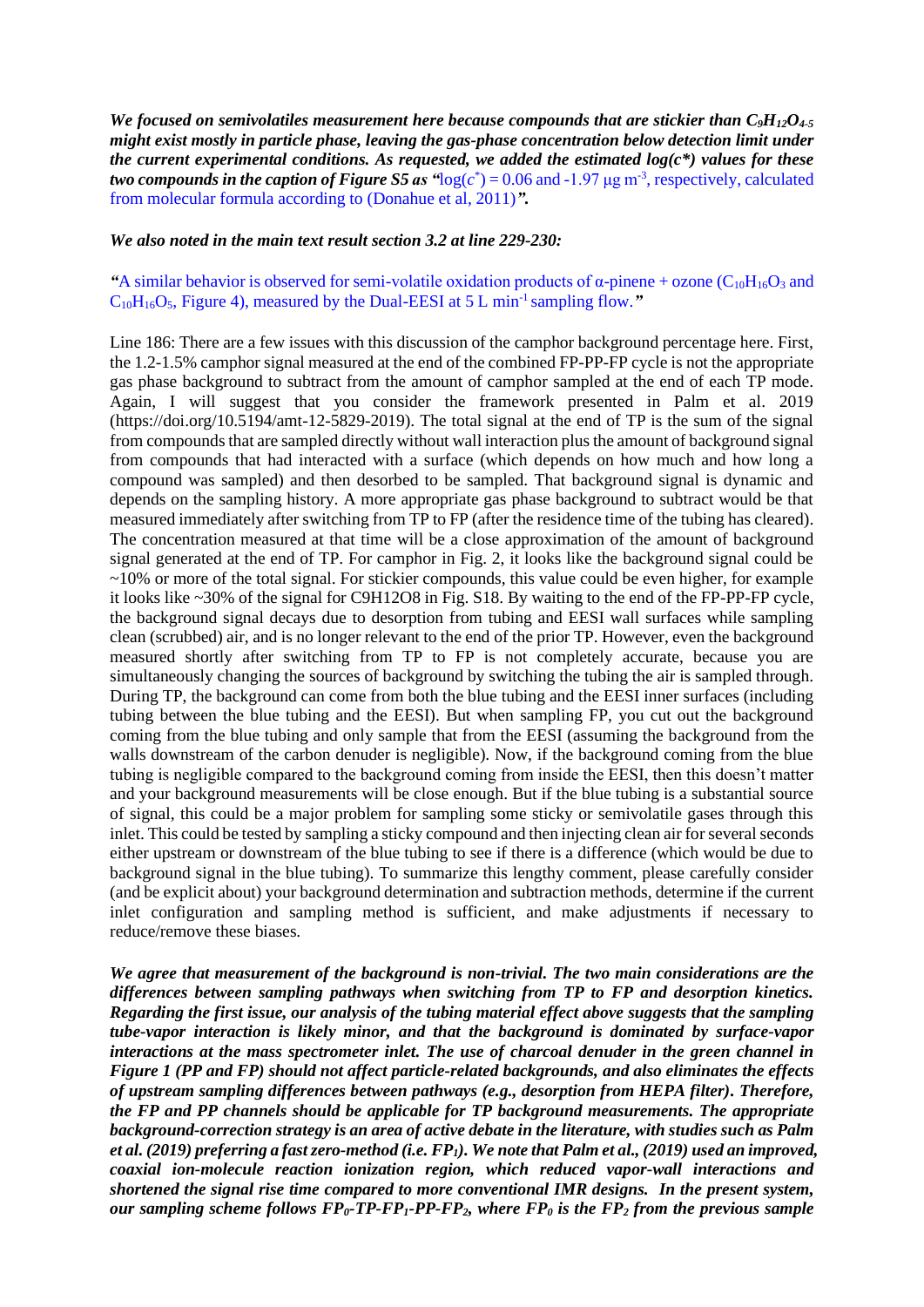*cycle. We show that the rise time from FP<sup>0</sup> to TP is very short compared to what has been reported for IMR-CIMS, indicating that vapor-wall interaction is minor. The background rapidly decays during FP<sup>1</sup> and remains relatively stable during FP2. We also show that there is no appreciable change in FP<sub>2</sub> values (and where FP<sub>0</sub>*  $\approx$  *FP<sub>2</sub>), when the sampling channels are being alternated during measurements. For these reasons, we prefer to use FP<sup>2</sup> as our background. We clarify our sampling schemes, the difference between two FP periods (FP<sup>1</sup> and FP2), and our choice of background in the revised text.*

#### *In Section 3.1, line 182-184:*

**"Each complete sampling cycle proceeds as follows:**  $FP_0$ **-** $TP$ **-** $FP_1$ **-** $PP$ **-** $FP_2$ **, where**  $FP_0$  **is the**  $FP_2$ measurement from the previous measurement cycle. Both camphor and levoglucosan with concentrations of approximately 500 pptv and 10  $\mu$ g m<sup>-3</sup> respectively, were measured during TP measurements (blue shade). During the combined  $FP_1-PP-FP_2$  period in Figure 2a, the camphor signal decreased by a factor of 50.*"*

#### *In Section 3.1, Line 194-207:*

*"*The background signals of the Dual-EESI vary by less than a factor of 2 for all the tested sampling sequences and are reproducible during  $FP_1$  and  $FP_2$  measurements. Similarly, for semivolatile compounds generated from precursor oxidation (Figure 4 and Figure S18), the average signal measured during  $FP_1$  and  $FP_2$  periods are lower than 15% and 10% of the TP signals, respectively. Averaged  $FP_2$ measurements remain consistent for different sampling durations (Figure S13), indicating that background buildup is negligible. The rise time from  $FP_0$  (i.e.  $FP_2$  of the previous cycle) to TP as shown in Figure 2 is very short (< 1 min) compared to that observed using ion-molecule reaction (IMR) CIMS (Palm et al., 2019), where it was required to carry out fast zero measurements to account for vapor-wall interactions. For the Dual-EESI inlet, such effects are likely minor given the fast rise time and consistency of  $FP_2$ . Therefore, we use  $FP_2$  as our background measurement. This is similar to the background treatment of single-phase EESI (Lopez-Hilfiker et al., 2019), which follows a  $FP_0-PP-FP_1$ sampling scheme and uses the average of  $FP_0$  and  $FP_1$  as the background, where  $FP_0$  is the  $FP_1$ measurement of the previous cycle. As a result, the Dual-EESI is able to provide quasi-simultaneous gas- and particle-phase measurements for standard compounds with measurement cycle periods as low as 5 minutes, including background correction. This capability was further tested below using environmentally relevant complex mixtures of gases and particles.*"*

Line 335: I believe this Dual-EESI inlet will be very valuable for being able to sample gases and particles at the same time. It's not clear to me, though, that it will be as useful for deducing SVOC volatilities. I believe that to be an extremely difficult task for any instrument or combination of instruments, just given measurement uncertainties for both gas and particle measurements. This may be too much to ask for this paper, but I'm wondering of you could provide an estimate of how large the error bars will be on a calculation of the  $C^*$  value for a given compound? E.g. you could make assumptions about the relative sensitivities and measurement uncertainties for a compound in the gas vs. particle phase, and propagate the measurement uncertainties through to estimate the uncertainty on partitioning fraction or C\*. My guess is the uncertainties in C\* will be an order of magnitude or so, and will only be able to be estimated for the 2-3 or so order of magnitude range where semivolatile compounds are measurable in both phases above detection limit simultaneously. In the end, maybe it is enough to be able to say whether or not a compound is semivolatile. Any thoughts you have about the utility of the Dual-EESI in this respect would be useful to add to the manuscript, though again this is not to take away from the other very useful aspects of the Dual-EESI.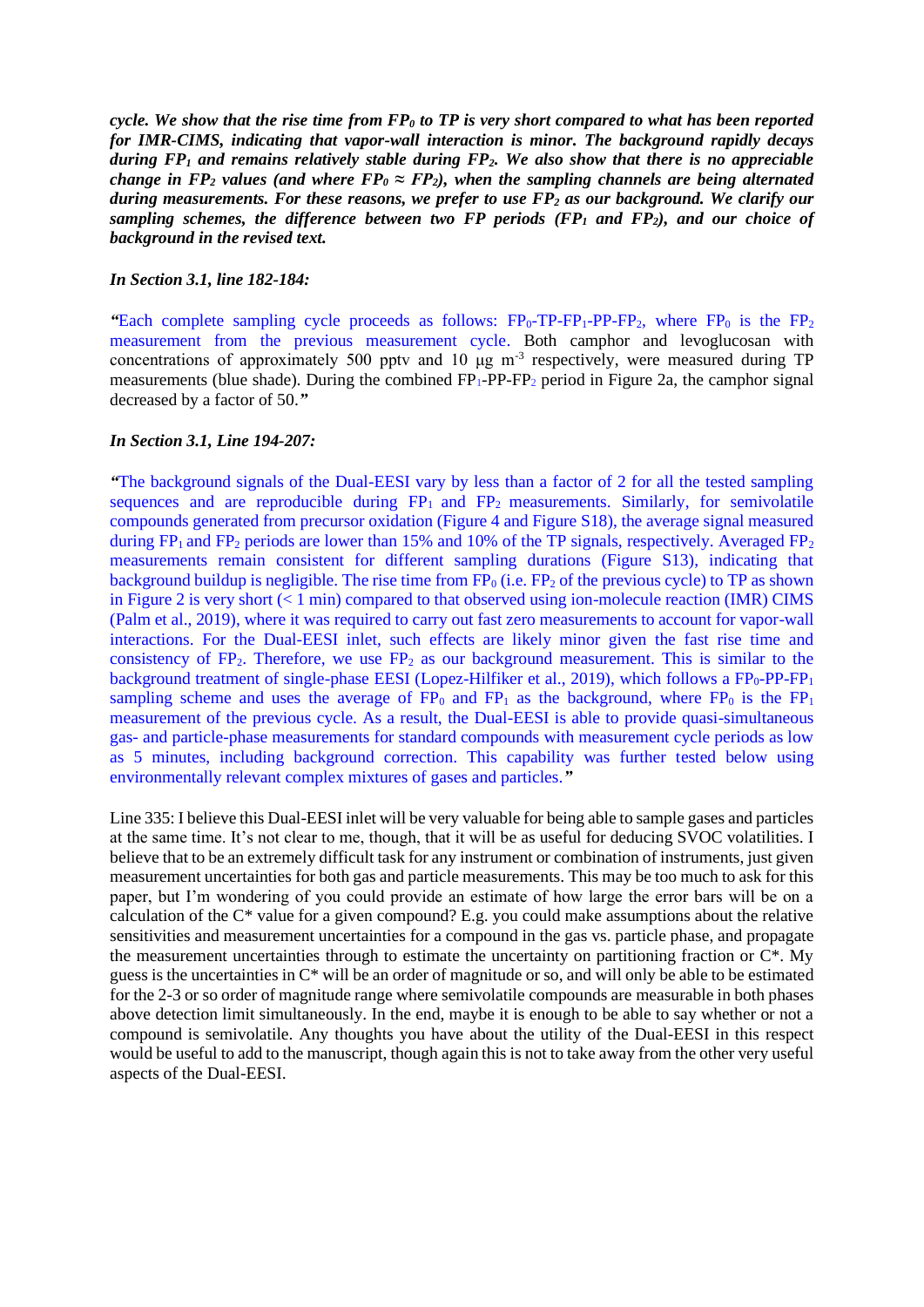# *We agree with the reviewer's assessment and have incorporated into our conclusion.*

Line 360-361: "Using the Na<sup>+</sup>-adduct formation for gas- and particle-phase species measurements, the Dual-EESI simplifies the gas and particle-phase composition analysis.*"*

*Line* 364-366: "We also compare the relative sensitivity of gaseous versus particulate species, which as shown in Fig. 7 are linearly related but with considerable spread. This introduces approximately a factor of 11 uncertainty in using the particle-phase calibration to estimate gas-phase concentrations. This factor of 11 likewise dominates the uncertainty in estimating the partitioning coefficient for SVOC (0.3  $\mu$ g m<sup>-</sup>  $3 \le c^* \le 300 \text{ µg m}^3$  under typical ambient conditions (C<sub>OA</sub> $\sim$ 10  $\mu$ g m<sup>-3</sup>).<sup>2</sup>

Line 346: The correlation of  $\mathbb{R}^2 = 0.115$  in Fig. S25 is quite low, so it does not seem to justify your conclusion here that higher gas relative to particle phase detection is correlated with diffusivity in air. Perhaps the estimation of diffusivity based on molecular formula (without knowledge of structure) leads to uncertainties that are too high in the diffusivity estimation? Anyway, I would suggest it would be fine to leave Fig. S25 out.

# We agree that the low  $R^2$  value could be due to the high uncertainty of parameterization used to *estimated molecular diffusivity without structural information. We have revised our discussion of Figure S25* **accordingly and we** *have revised our discussion of Figure S25 as follows.*

*Line* 344-348: "The spread in Figure 7 indicates that the saturation vapor concentration alone is insufficient to describe the differences in gas vs. particle relative response factors for the Dual-EESI. Other factors such as diffusivity may also contribute, the unclear correlation ( $R^2 = 0.115$ ) between the gas/particle sensitivity ratio and binary diffusivity values estimated using only molecular formulae (Fuller et al., 1996) could be caused by the lacking knowledge of analyte structures.*"*

Technical comments:

Fig. 1: The legend is difficult to understand. I would suggest labelling the valves and identifying which ones are open or closed for each sampling method, rather than which sampling lines are open or closed. For instance, one of the valves on the green line has to be closed during particle filter mode. Also, particle filter mode is labeled as background in the legend, please make them the same to be consistent.

### *We updated the Fig. 1 as requested for the labelling of the valves and background as shown below.*